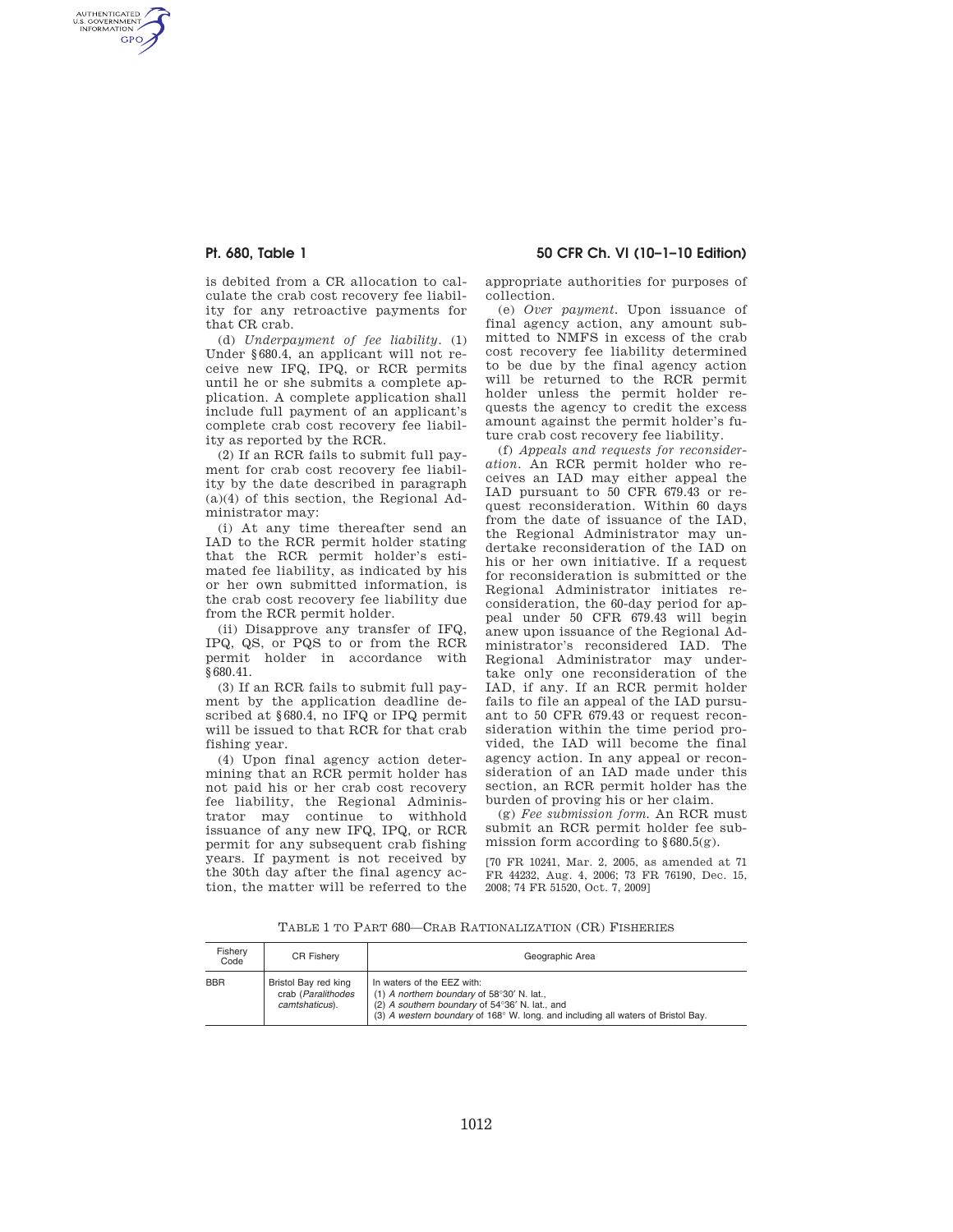# Fishery Conservation and Management Pt. 680, Table 1

| Fishery<br>Code | <b>CR Fishery</b>                                                                             | Geographic Area                                                                                                                                                                                                                                                                                                                                                                                                                                                                                                                                                                                                                                                                                                                                                                |
|-----------------|-----------------------------------------------------------------------------------------------|--------------------------------------------------------------------------------------------------------------------------------------------------------------------------------------------------------------------------------------------------------------------------------------------------------------------------------------------------------------------------------------------------------------------------------------------------------------------------------------------------------------------------------------------------------------------------------------------------------------------------------------------------------------------------------------------------------------------------------------------------------------------------------|
| <b>BSS</b>      | Bering Sea Snow<br>crab (Chionoecetes<br>opilio).                                             | In waters of the EEZ with:<br>(1) A northern and western boundary of the Maritime Boundary Agreement Line as that<br>line is described in the text of and depicted in the annex to the Maritime Boundary<br>Agreement between the United States and the Union of Soviet Socialist Republics<br>signed in Washington, June 1, 1990, and as the Maritime Boundary Agreement Line<br>as depicted on NOAA Chart No. 513 (6th edition, February 23, 1991) and NOAA Chart<br>No. 514 (6th edition, February 16, 1991), and<br>(2) A southern boundary of $54^{\circ}30'$ N. lat. to 171° W. long., and then south to $54^{\circ}36'$ N.<br>lat.                                                                                                                                      |
| <b>EAG</b>      | Eastern Aleutian Is-<br>lands golden king<br>crab (Lithodes<br>aequispinus).                  | In waters of the EEZ with:<br>(1) An eastern boundary the longitude of Scotch Cap Light (164°44' W. long.) to 53°30'<br>N. lat., then West to 165° W. long.,<br>(2) A western boundary of 174° W. long., and<br>(3) A northern boundary of a line from the latitude of Cape Sarichef (54°36' N. lat.) west-<br>ward to 171° W. long., then north to 55°30' N. lat., then west to 174° W. long.                                                                                                                                                                                                                                                                                                                                                                                 |
| EBT             | Eastern Bering Sea<br>Tanner crab<br>(Chionoecetes<br>bairdi).                                | In waters of the EEZ with:<br>(1) A western boundary the longitude of $166^{\circ}$ W. long.,<br>(2) A northern boundary of the Maritime Boundary Agreement Line as that line is de-<br>scribed in the text of and depicted in the annex to the Maritime Boundary Agreement<br>between the United States and the Union of Soviet Socialist Republics signed in<br>Washington, June 1, 1990, and as the Maritime Boundary Agreement Line as depicted<br>on NOAA Chart No. 513 (6th edition, February 23, 1991) and NOAA Chart No. 514<br>(6th edition, February 16, 1991), and<br>(3) A southern boundary of 54°30'N. lat.                                                                                                                                                      |
| PIK             | Pribilof red king and<br>blue king crab<br>(Paralithodes<br>camtshaticus and<br>P. platypus). | In waters of the EEZ with:<br>(1) A northern boundary of 58°30' N. lat.,<br>(2) An eastern boundary of 168° W. long., and<br>(3) A southern boundary line from 54°36' N. lat., 168° W. long., to 54°36' N. lat., 171°<br>W. long., to 55°30' N. lat., 171° W. long., to 55°30' N. lat., 173°30' E. lat., and then<br>westward to the Maritime Boundary Agreement Line as that line is described in the<br>text of and depicted in the annex to the Maritime Boundary Agreement between the<br>United States and the Union of Soviet Socialist Republics signed in Washington, June<br>1, 1990, and as the Maritime Boundary Agreement Line as depicted on NOAA Chart<br>No. 513 (6th edition, February 23, 1991) and NOAA Chart No. 514 (6th edition, Feb-<br>ruary 16, 1991). |
| <b>SMB</b>      | St. Matthew blue king<br>crab (Paralithodes<br>platypus).                                     | In waters of the EEZ with:<br>(1) A northern boundary of 62° N. lat.,<br>(2) A southern boundary of 58°30' N. lat., and<br>(3) A western boundary of the Maritime Boundary Agreement Line as that line is de-<br>scribed in the text of and depicted in the annex to the Maritime Boundary Agreement<br>between the United States and the Union of Soviet Socialist Republics signed in<br>Washington, June 1, 1990, and as the Maritime Boundary Agreement Line as depicted<br>on NOAA Chart No. 513 (6th edition, February 23, 1991) and NOAA Chart No. 514<br>(6th edition, February 16, 1991).                                                                                                                                                                             |
| <b>WAG</b>      | Western Aleutian Is-<br>lands golden king<br>crab (Lithodes<br>aequispinus).                  | In waters of the EEZ with:<br>(1) An eastern boundary the longitude 174° W. long.,<br>(2) A western boundary the Maritime Boundary Agreement Line as that line is described<br>in the text of and depicted in the annex to the Maritime Boundary Agreement between<br>the United States and the Union of Soviet Socialist Republics signed in Washington,<br>June 1, 1990, and as the Maritime Boundary Agreement Line as depicted on NOAA<br>Chart No. 513 (6th edition, February 23, 1991) and NOAA Chart No. 514 (6th edition,<br>February 16, 1991), and<br>(3) A northern boundary of a line from the latitude of $55^{\circ}30'$ N. lat., then west to the<br>U.S.-Russian Convention line of 1867.                                                                      |